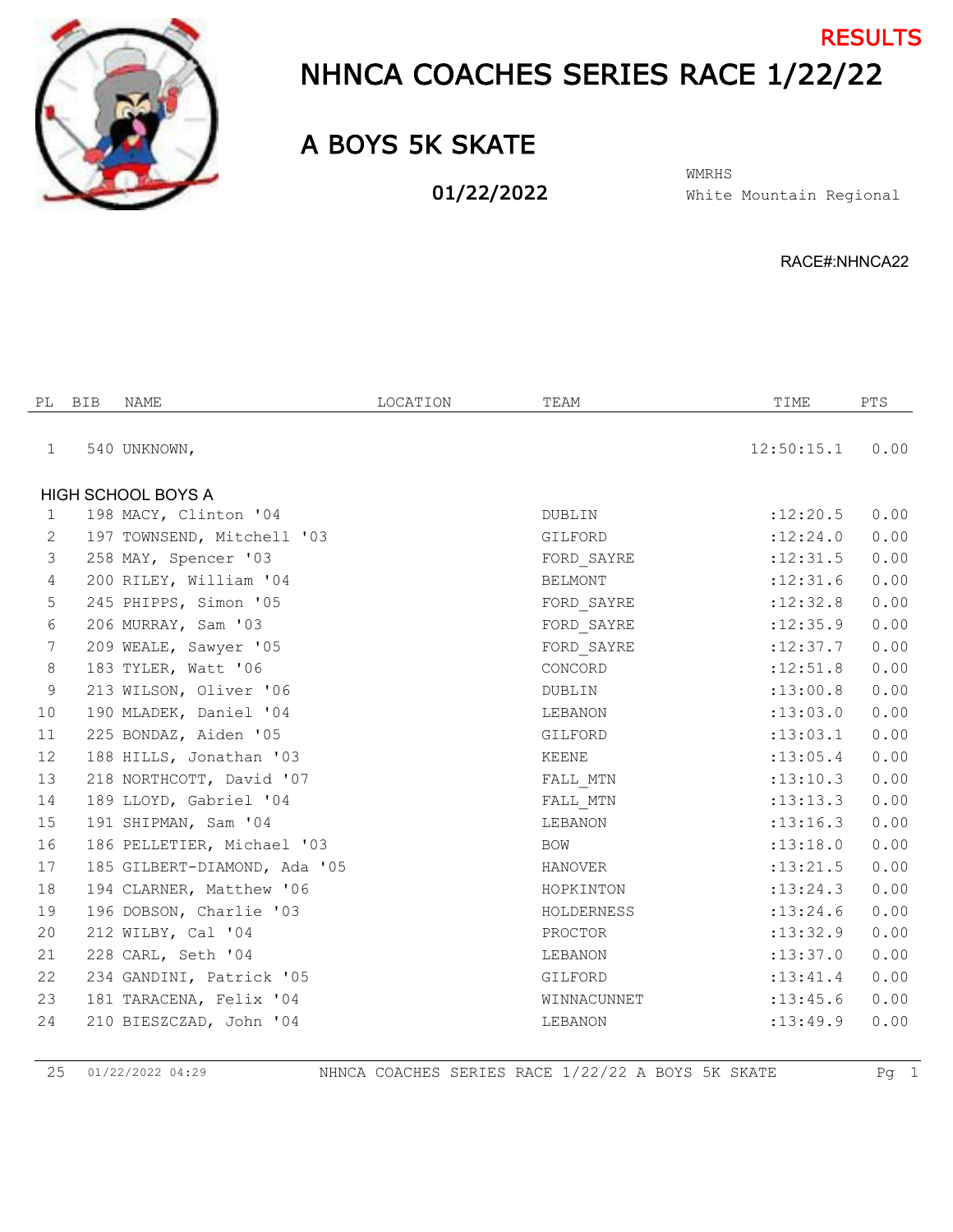|    | NAME<br>PL BIB               | LOCATION | TEAM           | TIME       | PTS  |
|----|------------------------------|----------|----------------|------------|------|
|    | <b>HIGH SCHOOL BOYS A</b>    |          |                |            |      |
| 25 | 214 RICHER, Gareth '05       |          | KEARSARGE      | : 13: 52.1 | 0.00 |
| 26 | 211 DOLCINO, Oliver '04      |          | BOW            | : 13: 59.3 | 0.00 |
| 27 | 315 STOW, Henry '06          |          | GILFORD        | : 14:02.2  | 0.00 |
| 28 | 249 GOWDY, Edward '04        |          | FALL MTN       | : 14:02.4  | 0.00 |
| 29 | 246 BOURNE, Otto '06         |          | LEBANON        | :14:02.5   | 0.00 |
| 30 | 238 BAGNATO, Taj '04         |          | HANOVER        | :14:05.0   | 0.00 |
| 31 | 222 HOLMES, Luke '04         |          | HANOVER        | :14:05.5   | 0.00 |
| 32 | 219 WALTON, Alonzo '04       |          | SPS            | : 14: 11.6 | 0.00 |
| 33 | 216 EBNER, Leo '06           |          | PLYMOUTH       | : 14:16.7  | 0.00 |
| 34 | 265 TETU, Benjamin '05       |          | FALL MTN       | : 14: 17.4 | 0.00 |
| 35 | 187 SCOTT, Eldon '04         |          | SPS            | : 14: 17.7 | 0.00 |
| 36 | 227 CHAPIN, William '05      |          | HOPKINTON      | : 14:21.1  | 0.00 |
| 37 | 199 BAER, Elias '05          |          | KEARSARGE      | : 14:22.5  | 0.00 |
| 38 | 316 BRANCHFLOWER, Noah '06   |          | FORD_SAYRE     | : 14:28.4  | 0.00 |
| 39 | 202 SOUTHWORTH, Robert '05   |          | WHITE MTNS.    | : 14:35.1  | 0.00 |
| 40 | 244 PUTNAM, Will '06         |          | DUBLIN         | : 14:36.6  | 0.00 |
| 41 | 192 CARNEY, Owen '03         |          | INTERLAKES     | : 14: 45.7 | 0.00 |
| 42 | 248 BLAGDEN, Andrew '06      |          | KEARSARGE      | : 14:48.1  | 0.00 |
| 43 | 272 FOREST, Carter '06       |          | GILFORD        | : 14:51.4  | 0.00 |
| 44 | 339 DAVIS, Andrew '06        |          | FORD_SAYRE     | : 14:54.3  | 0.00 |
| 44 | 296 KULCSAR, Scott '05       |          | GILFORD        | : 14:54.3  | 0.00 |
| 46 | 264 GARDNER, Noah '06        |          | PROCTOR        | : 14:55.1  | 0.00 |
| 47 | 308 NOVOSAD, Isaac '07       |          | FORD SAYRE     | : 14:55.4  | 0.00 |
| 48 | 201 RING, Nicholas '07       |          | PLYMOUTH       | : 14:55.7  | 0.00 |
| 49 | 295 FRITHSEN, Ben '06        |          | FALL MTN       | : 14:55.8  | 0.00 |
| 50 | 253 ACHMOODY, Micah '03      |          | LEBANON        | : 14:56.7  | 0.00 |
| 51 | 236 WILSON, Harrison '06     |          | HOPKINTON      | : 15:07.1  | 0.00 |
| 52 | 261 DEZOTELL, Camden '04     |          | KEARSARGE      | :15:12.6   | 0.00 |
| 53 | 204 FREEDMAN, Gabriel '06    |          | KENNETT        | :15:12.9   | 0.00 |
| 54 | 254 SMITH, Calen '04         |          | BOW            | : 15: 14.3 | 0.00 |
| 55 | 282 CALANDRELLA, Francis '05 |          | LEBANON        | :15:17.0   | 0.00 |
| 56 | 271 MOLLANO, Conrad '06      |          | HOPKINTON      | : 15: 27.4 | 0.00 |
| 57 | 321 TOWNSEND, Alden '06      |          | GILFORD        | :15:30.0   | 0.00 |
| 58 | 273 CHINN, Conner '06        |          | LEBANON        | : 15:30.3  | 0.00 |
| 59 | 182 DAWSON, Chance '03       |          | MOULTONBOROUGH | : 15:36.4  | 0.00 |
| 60 | 313 BASSETT, Cameron '06     |          | HOPKINTON      | : 15: 40.3 | 0.00 |
| 61 | 314 KINSON, Caleb '07        |          | FALL MTN       | : 15: 43.8 | 0.00 |
| 62 | 235 WEIL-COOLEY, Abram '05   |          | INTERLAKES     | : 15: 47.5 | 0.00 |
| 63 | 215 TROTTER, Kari '05        |          | KEENE          | : 15: 47.9 | 0.00 |
| 64 | 334 KARLSSON, Haukur '05     |          | GILFORD        | : 15: 49.7 | 0.00 |
| 65 | 351 CALLAGHAN, Ryan '04      |          | FORD SAYRE     | :15:52.5   | 0.00 |
| 66 | 267 FROLING, Benjamin '04    |          | DUBLIN         | : 15: 55.4 | 0.00 |
| 67 | 292 COLE-JOHNSON, Niko '06   |          | PROCTOR        | : 15:56.8  | 0.00 |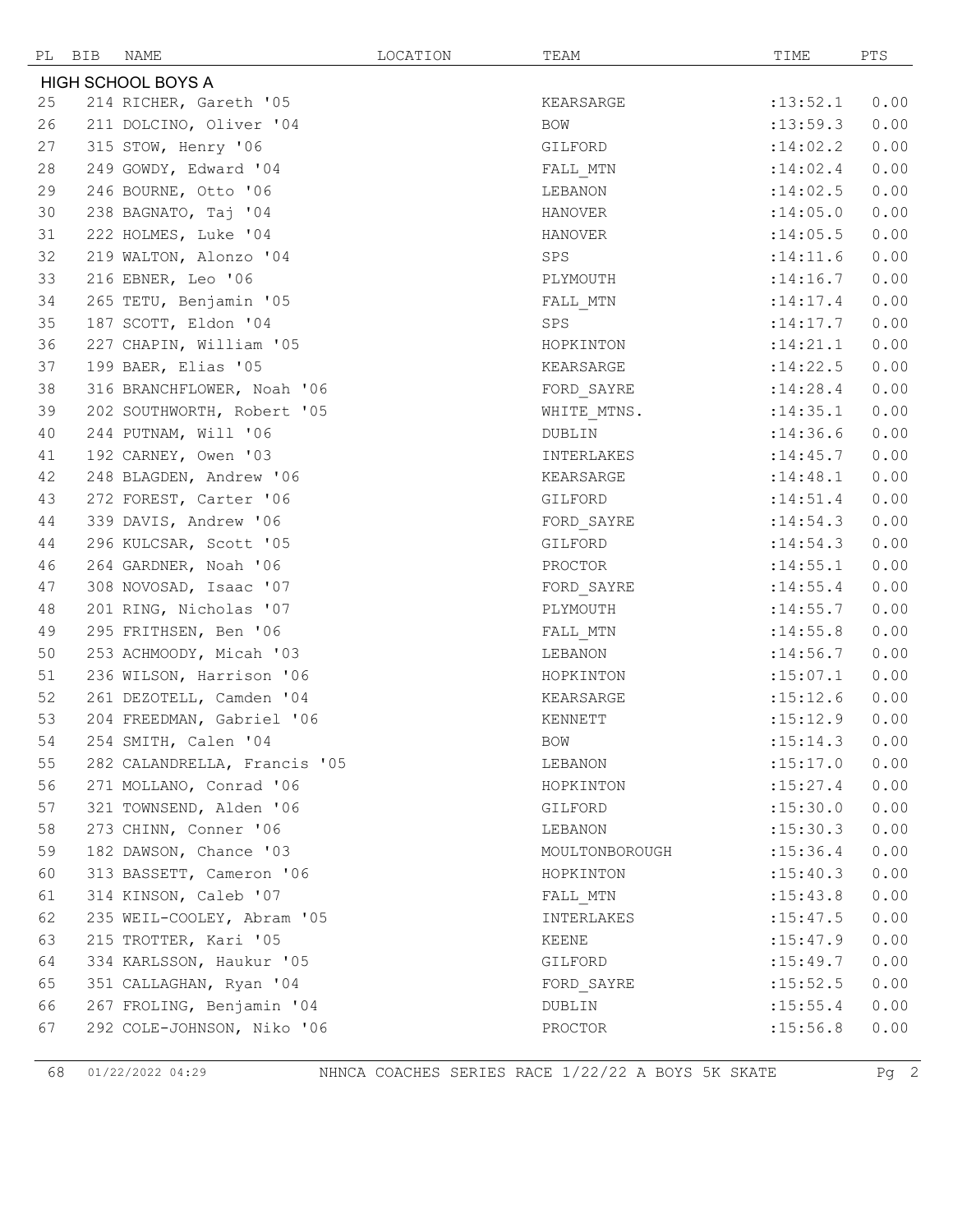| PL BIB                    |  | NAME                                           | LOCATION | TEAM           | TIME             | PTS          |
|---------------------------|--|------------------------------------------------|----------|----------------|------------------|--------------|
| <b>HIGH SCHOOL BOYS A</b> |  |                                                |          |                |                  |              |
| 68                        |  | 230 ZOU, Ken '04                               |          | WINNACUNNET    | : 15:58.5        | 0.00         |
| 69                        |  | 252 CARLSON, Donovan '05                       |          | KEENE          | :16:00.7         | 0.00         |
| 70                        |  | 266 JONES, Carson '04                          |          | LEBANON        | :16:02.4         | 0.00         |
| 71                        |  | 277 DEEGAN, Aidan '06                          |          | KEARSARGE      | :16:02.5         | 0.00         |
| 72                        |  | 255 VAN CITTERS, Nichola '06                   |          | HANOVER        | :16:09.5         | 0.00         |
| 73                        |  | 288 O'ROURKE, Joseph '06                       |          | HOPKINTON      | :16:10.5         | 0.00         |
| 74                        |  | 220 FULTON, Eric '07                           |          | SOUHEGAN       | :16:13.4         | 0.00         |
| 75                        |  | 349 LOFBLAD, Ian '06                           |          | GILFORD        | :16:25.0         | 0.00         |
| 76                        |  | 353 BLACKWELDER, Clark '07                     |          | GILFORD        | :16:26.3         | 0.00         |
| 77                        |  | 217 JACOB, Gurtner '05                         |          | CONCORD        | :16:27.4         | 0.00         |
| 78                        |  | 300 PARKER, William '06                        |          | HANOVER        | :16:30.3         | 0.00         |
| 79                        |  | 269 ELLIOTT, Pollard '05                       |          | CONCORD        | :16:30.7         | 0.00         |
| 80                        |  | 359 BREWER-LITTLE, Dugan '04                   |          | DERRYFIELD     | :16:34.3         | 0.00         |
| 81                        |  | 223 PERCEY, Eli '04                            |          | WHITE MTNS.    | :16:37.0         | 0.00         |
| 82                        |  | 231 KENERSON, Jed '04                          |          | PROFILE        | :16:41.5         | 0.00         |
| 83                        |  | 285 MCCANN, Lachlan '05                        |          | HANOVER        | :16:42.3         | 0.00         |
| 84                        |  | 310 HODGE, Daniel '06                          |          | INTERLAKES     | :16:47.6         | 0.00         |
| 85                        |  | 239 RONNER-BLAND, Maxwel '06                   |          | WINNACUNNET    | :16:48.9         | 0.00         |
| 86                        |  | 287 VERTER, Nathaniel '05                      |          | DUBLIN         | :16:52.4         | 0.00         |
| 87                        |  | 328 LAWTON, Wyatt '07                          |          | PROFILE        | :16:57.4         | 0.00         |
| 88                        |  | 275 ROBIE, Samuel '04                          |          | WINNACUNNET    | :17:01.0         | 0.00         |
| 89                        |  | 293 DUFFY, Calvin '03                          |          | WINNACUNNET    | :17:06.1         | 0.00         |
| 90                        |  | 262 WALTON, John '04                           |          | KEENE          | :17:07.3         | 0.00         |
| 91                        |  | 270 MILLER, Owen '05                           |          | BOW            | :17:09.6         | 0.00         |
| 92                        |  | 243 SEBASTIAN, Nichols '06                     |          | CONCORD        | :17:11.0         | 0.00         |
| 93                        |  | 268 PERCEY, Jude '06                           |          | WHITE MTNS.    | : 17:14.9        | 0.00         |
| 94                        |  | 229 MAKO, Dakota '03                           |          | MOULTONBOROUGH | :17:19.0         | 0.00         |
| 95                        |  | 326 RASBURY, Aedan '04                         |          | KEARSARGE      | :17:30.3         | 0.00         |
| 96                        |  | 241 TOBIN, Kieran '05                          |          | WHITE MTNS.    | :17:32.0         | 0.00         |
| 97                        |  | 280 LAWS, Tatum '04                            |          | BOW            | $: 17:34.4$ 0.00 |              |
| 98                        |  | 259 FORAN, Jesse '06                           |          | INTERLAKES     | : 17: 35.4       | 0.00         |
| 99                        |  | 307 TOMS, Kobe '06                             |          | PROFILE        | :17:39.2         | 0.00         |
| 100                       |  | 276 TRUESDEL, Jackson '05                      |          | KEENE          | :17:39.6         | 0.00         |
| 101                       |  | 250 MCGOVERN, Samuel '06                       |          | BEDFORD        | : 17: 45.3       | 0.00         |
| 102                       |  | 309 WHITE, Xan '06                             |          | DUBLIN         | : 17:46.1        | 0.00         |
| 103                       |  | 208 POPE, Avery '04                            |          | CONVAL         | :17:56.9         | 0.00         |
| 104                       |  | 330 GREEN, Will '05                            |          | PROCTOR        | :18:01.3         | 0.00         |
| 105                       |  | 207 KLONEL, Nathan '06                         |          | CONVAL         | :18:07.2         | 0.00         |
| 106<br>107                |  | 303 BRAHAN, Andrew '07<br>322 HILL, Cormac '06 |          | KEARSARGE      | :18:10.4         | 0.00         |
| 108                       |  | 345 VALENTINO, Andrew '06                      |          | KEENE          | :18:19.2         | 0.00         |
| 109                       |  | 327 MOECKLIN, Marius '07                       |          | HANOVER        | :18:25.3         | 0.00<br>0.00 |
|                           |  |                                                |          | WINNACUNNET    | :18:27.4         |              |
| 110                       |  | 324 CHAPIN, Merrick '07                        |          | HOPKINTON      | :18:29.4         | 0.00         |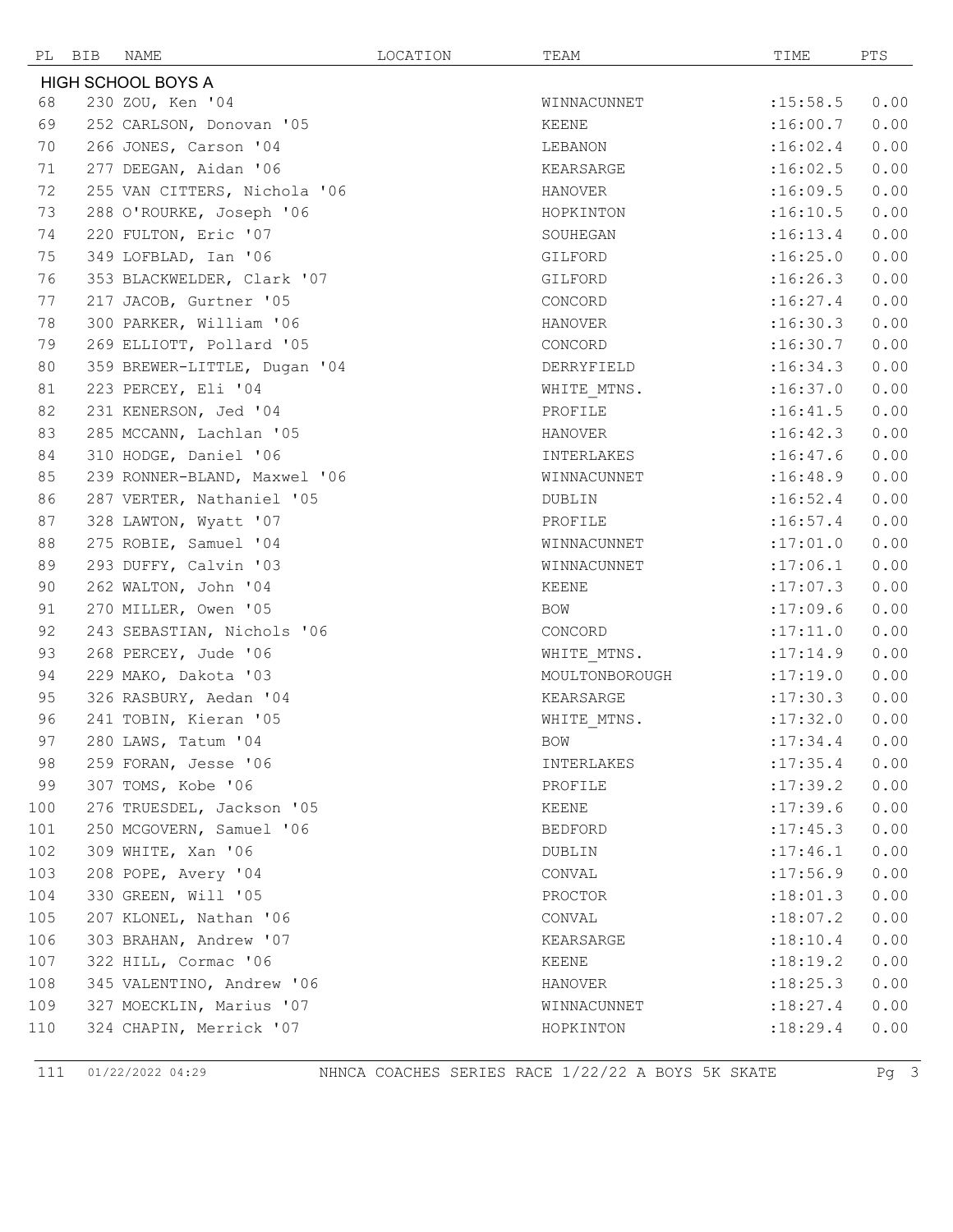|                           | PL BIB | NAME                       | LOCATION | TEAM           | TIME            | PTS  |
|---------------------------|--------|----------------------------|----------|----------------|-----------------|------|
| <b>HIGH SCHOOL BOYS A</b> |        |                            |          |                |                 |      |
| 111                       |        | 203 OEHLER, William '04    |          | SOUHEGAN       | :18:30.0        | 0.00 |
| 112                       |        | 251 MASON, Paul '05        |          | PLYMOUTH       | :18:31.0        | 0.00 |
| 113                       |        | 298 ANDERSON, Karl '04     |          | BOW            | :18:31.7        | 0.00 |
| 114                       |        | 294 ANTHONY, Lombardi '05  |          | CONCORD        | :18:32.6        | 0.00 |
| 115                       |        | 319 COOK, Eli '07          |          | HOLDERNESS     | :18:42.3        | 0.00 |
| 116                       |        | 304 PINEGAR, Hyrum '07     |          | KEENE          | :18:42.5        | 0.00 |
| 117                       |        | 221 FISH, Patrick '06      |          | <b>BEDFORD</b> | : 18: 44.5      | 0.00 |
| 118                       |        | 317 RICHTER, Joseph '03    |          | HANOVER        | :18:57.5        | 0.00 |
| 119                       |        | 341 BEYER, Aiden '06       |          | <b>HANOVER</b> | :19:15.0        | 0.00 |
| 120                       |        | 237 LARSON, Ethan '04      |          | MOULTONBOROUGH | : 19: 15.6      | 0.00 |
| 121                       |        | 291 WENTWORTH, Justin '04  |          | WHITE MTNS.    | : 19: 35.5      | 0.00 |
| 122                       |        | 356 SWEENEY, Calvin '05    |          | HOLDERNESS     | :19:39.2        | 0.00 |
| 123                       |        | 320 SMOKER, William '05    |          | PLYMOUTH       | : 19: 45.1      | 0.00 |
| 124                       |        | 361 SINGER, Jonas '06      |          | HOPKINTON      | : 19:52.2       | 0.00 |
| 125                       |        | 260 SMITH, Maximillian '04 |          | MOULTONBOROUGH | :20:01.5        | 0.00 |
| 126                       |        | 357 ROY, Ben '05           |          | DERRYFIELD     | :20:14.0        | 0.00 |
| 127                       |        | 184 THEODORE, Tucker '05   |          | BEDFORD        | :20:20.6        | 0.00 |
| 128                       |        | 257 MCDONOUGH, Sam '04     |          | BEDFORD        | : 20:26.4       | 0.00 |
| 129                       |        | 340 MEEHAN, Aaron '06      |          | KEENE          | :20:29.6        | 0.00 |
| 130                       |        | 279 ANDERSON, Cyril '04    |          | MAN. CENTRAL   | : 20:36.6       | 0.00 |
| 131                       |        | 333 KEHAS, Alexander '05   |          | BOW            | : 20:59.6       | 0.00 |
| 132                       |        | 301 ULRICSON, Declan '06   |          | PLYMOUTH       | : 21: 29.6      | 0.00 |
| 133                       |        | 332 MCMAHON, Eamonn '07    |          | WINNACUNNET    | : 21: 45.1      | 0.00 |
| 134                       |        | 290 ALLAIN, Maddox '06     |          | PLYMOUTH       | : 21: 48.1      | 0.00 |
| 135                       |        | 346 GREW, Bronson '04      |          | WINNACUNNET    | : 21: 49.6      | 0.00 |
| 136                       |        | 302 WESTFALL, Gavin '05    |          | WINNACUNNET    | : 21: 53.3      | 0.00 |
| 137                       |        | 289 MCDONOUGH, Ian '06     |          | BEDFORD        | : 21:56.0       | 0.00 |
| 138                       |        | 311 CASEY, Ames '06        |          | CONCORD        | :22:00.3        | 0.00 |
| 139                       |        | 331 JACKSON, Duffy '06     |          | CONCORD        | : 22:03.7       | 0.00 |
| 140                       |        | 336 THOMAS, Trigve '06     |          | HOPKINTON      | $:22:11.5$ 0.00 |      |
| 141                       |        | 233 FOX, Kasen '07         |          | SOUHEGAN       | :22:13.0        | 0.00 |
| 142                       |        | 350 CHAPMAN, Ned '05       |          | HOPKINTON      | : 22: 15.7      | 0.00 |
| 143                       |        | 337 CONNOR, Anderson '05   |          | CONCORD        | : 22: 20.5      | 0.00 |
| 144                       |        | 240 FRAZIER, Samuel '05    |          | KINGSWOOD      | :22:23.5        | 0.00 |
| 145                       |        | 329 ROULEAU, Armand '03    |          | BEDFORD        | : 22: 41.1      | 0.00 |
| 146                       |        | 297 WALLACE, Payton '04    |          | BEDFORD        | :22:51.0        | 0.00 |
| 147                       |        | 193 HOTCHKISS, Robert '03  |          | KINGSWOOD      | : 23:08.9       | 0.00 |
| 148                       |        | 335 GANGWER, Jaden '04     |          | <b>BEDFORD</b> | : 24:18.7       | 0.00 |
| 149                       |        | 274 BELLINGTON, Niko '04   |          | KINGSWOOD      | : 25:00.4       | 0.00 |
| 150                       |        | 263 HARRISON, Ethan '06    |          | SOUHEGAN       | :26:30.3        | 0.00 |
| 151                       |        | 342 TUTHILL, Cameron '06   |          | KEENE          | :26:37.7        | 0.00 |
| 152                       |        | 325 MARTIN, James '07      |          | DUBLIN         | :27:06.9        | 0.00 |
| 153                       |        | 343 NICHOLAS, Hewey '04    |          | CONCORD        | : 29:32.0       | 0.00 |